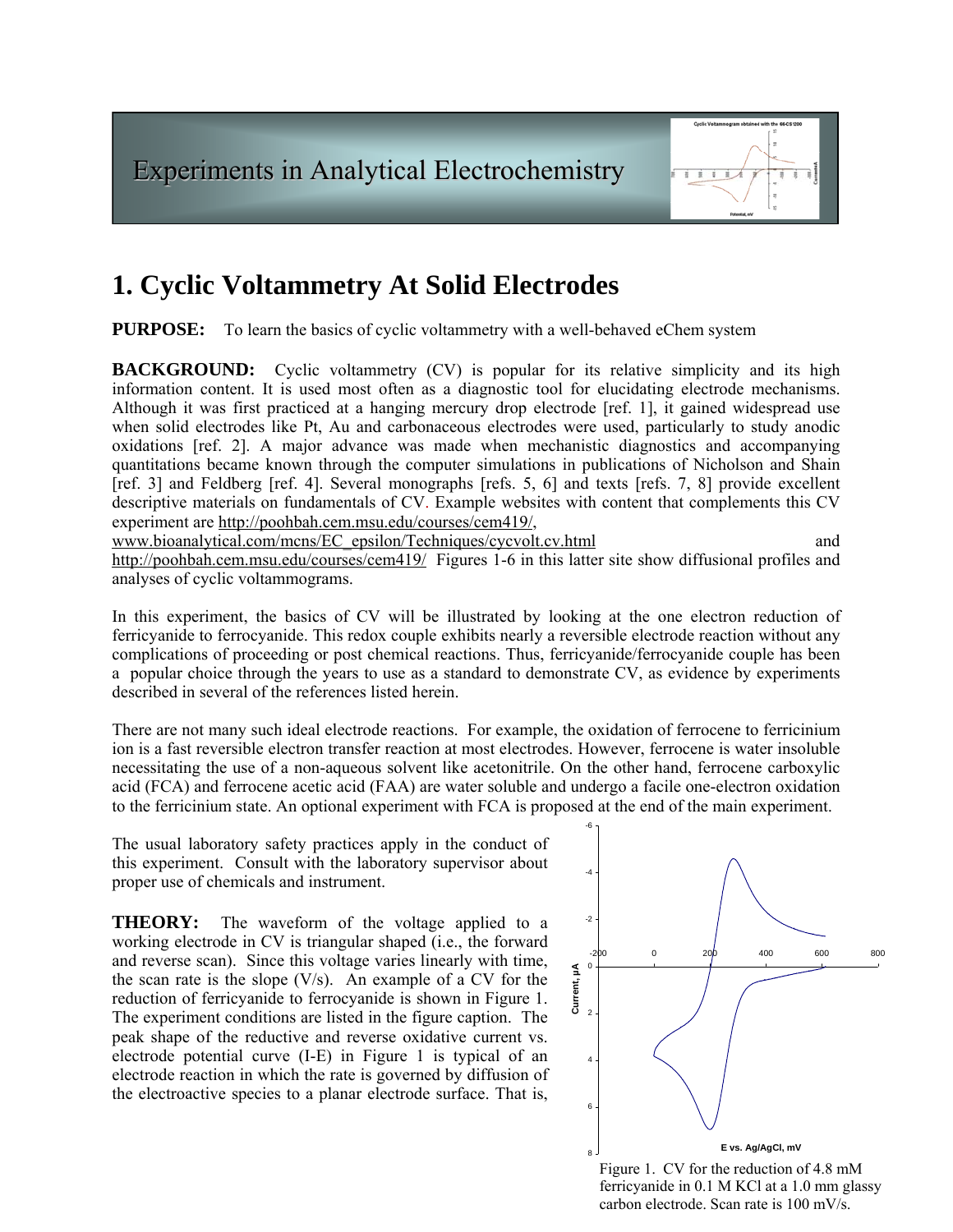the rate of the electron transfer step is fast compared to the rate at which ferricyanide is transported (diffuses) from the bulk solution to the electrode surface due to a concentration gradient, as ferricyanide is reduced to ferrocyanide. In such a case the peak current, Ip, is governed by the Randle-Sevcik relationship

$$
I_p = k n^{3/2} A D^{1/2} C^b v^{1/2}
$$
 (1)

where the constant  $k = 2.72 \times 10^5$ ; n is the number of moles of electrons transferred per mole of electroactive species (e.g., ferricyanide); A is the area of the electrode in  $\text{cm}^2$ ; D is the diffusion coefficient in cm<sup>2</sup>/s;  $C^b$  is the solution concentration in mole/L; and v is the scan rate of the potential in volt/s.

The  $I_p$  is linearly proportional to the bulk concentration,  $C^b$ , of the electroactive species, and the square root of the scan rate,  $v^{1/2}$ . Thus, an important diagnostic is a plot of the Ip vs.  $v^{1/2}$ . If the plot is linear, it is reasonably safe to say that the electrode reaction is controlled by diffusion, which is the mass transport rate of the electroactive species to the surface of the electrode across a concentration gradient. The thickness,  $\delta$ , of the "diffusion" layer can be approximated by  $\delta \sim [D \; t]^{1/2}$ , where D is the diffusion coefficient and t is time in seconds. A quiet (i.e. unstirred solution) is required. The presence of supporting electrolyte, such as  $KNO<sub>3</sub>$  in this example, is required to prevent charged electroactive species from migrating in the electric field gradient.

Another important diagnostic for characterizing the electrode reaction is the value of the peak potential,  $E_p$ . When the rate of electron transfer is fast, the  $E_p$  value will be independent of the scan rate; indicating a reversible electrode reaction. Then the difference between the anodic peak potential,  $E_{pa}$ , and the cathodic,  $E_{\text{pc}}$  value will be equal to 57 mV/n. The thermodynamically reversible potential,  $E^{\text{o}}$ , is found at  $E_{0.85}$ . That is, 85% of the way-up the I-E wave to Ep. This value should also be independent of the scan rate. There are a few issues to consider -

To compare your  $E_{0.85}$  value with values listed in books, it must be corrected since you used an Ag/AgCl reference electrode rather than the Normal Hydrogen Electrode (NHE) that was used when the Standard Values of Electrode Potentials,  $E^{\delta}$ , were defined from the Nernst expression.

Also the measured electrode potential must be corrected if there is a significant solution resistance (ohmic) between the working and reference electrode. The measured potential then contains an additional component,  $E$  (ohmic)  $= iR$ . It is best to minimize the possibility of such *i*R by use of a high background electrolyte concentration (ions that carry the current in the solution) and/or by placing the tip of the reference electrode close to (but not touching) the surface of the working electrode.

The electrode reaction during the scan from  $+600$  mV to  $0.0$  mV is

$$
Fe^{III}(CN)_6^{3-} + e^- \rightarrow Fe^{II}(CN)_6^{4-} \qquad \qquad E^{\circ} = 0.361 \text{ V vs. NHE at } 25^{\circ}\text{C} \tag{2}
$$

The electrode potential, E, is thermodynamically determined by the Nernst relationship

$$
E = E^{o} + (0.0591/n) \log (a_{ox}/a_{R})
$$
 (3)

where  $a_{ox}$  is the activity of the oxidized species, ferricyanide in the present case, and  $a_R$  is the activity of the reduced species, ferrocyanide. Experimentally, the activity is affected by the presence of other ions. For practicality, we therefore define a "formal potential" that uses concentration in mole/L rather than activity, which we do not know. The Nernst becomes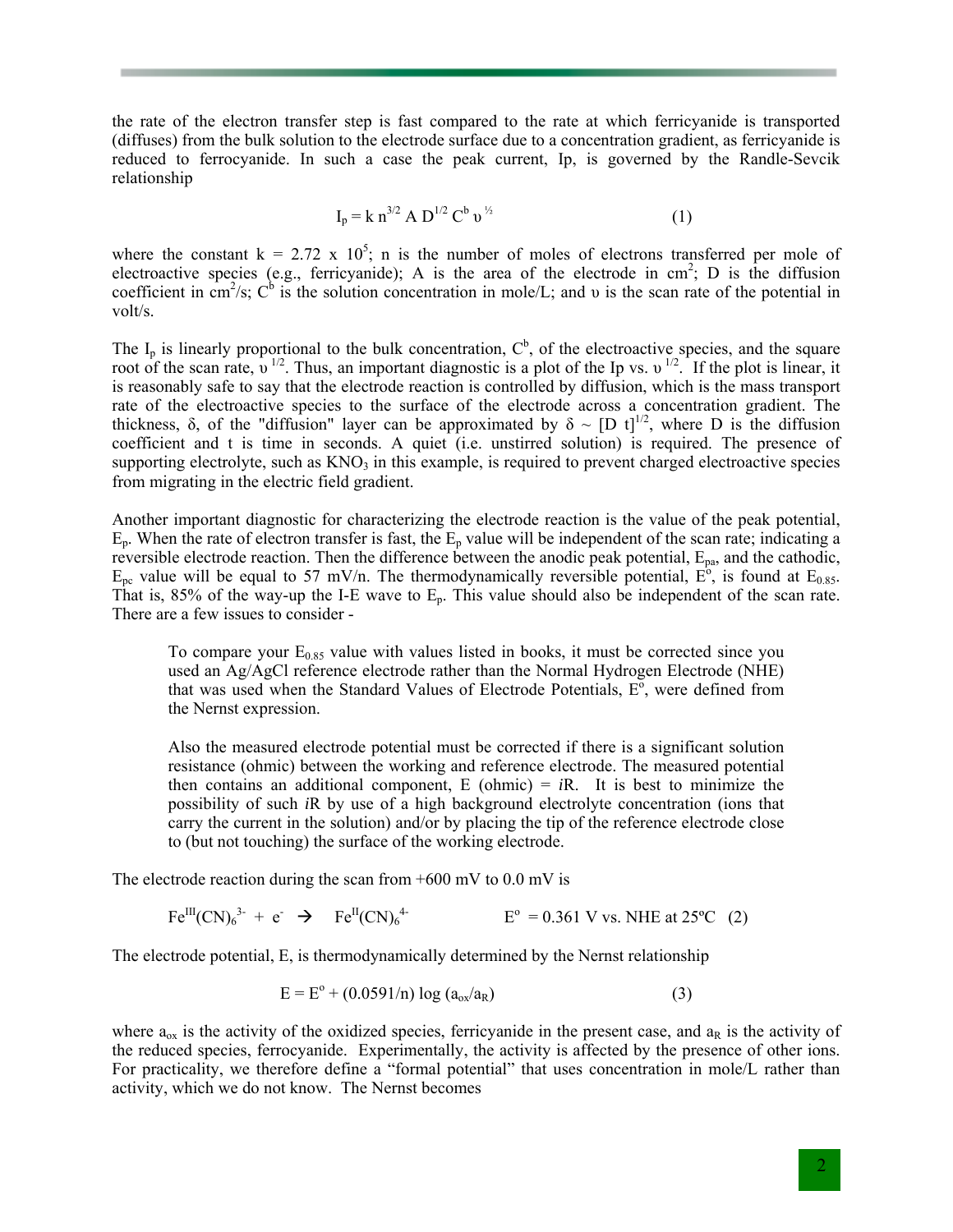$$
E = E^{o'} + (0.0591/n) \log [C_{ox}/C_R]
$$
 (4)

The "formal" potential,  $E^{\circ}$ , depends on the nature of electrolytes in the solution as seen in this list of Formal Potentials for ferri/ferrocyanide in aqueous solutions at 25ºC vs. NHE:

|  |                                                               | $E^{\underline{o}}$ values |
|--|---------------------------------------------------------------|----------------------------|
|  | $0.1$ M HCl $0.56$ V                                          |                            |
|  | $1.0 \text{ M HCl}$ $0.71 \text{ V}$                          |                            |
|  | 1.0 M HClO <sub>4</sub> 0.72 V                                |                            |
|  | $\text{Fe(CN)}_{6}^{3-} + \text{e-} = \text{Fe(CN)}_{6}^{4-}$ |                            |

The potential, E, at any point along the I-E wave should reflect the concentration of the ferricyanide and ferrocyanide at the electrode surface in the presence of whatever background electrolyte you are using.

Irreversibility is when the rate of electron transfer is sufficiently slow so that the potential no longer reflects the equilibrium activity of the redox couple at the electrode surface. In such a case, the  $E_p$  values will change as a function of the scan rate. The computer-controlled potentiostat has algorithms to evaluate the  $I_p$  and  $E_p$  values, calculate the area under the I-E curves (the integrated charge), and compute an estimated electron transfer rate constant. A unique feature of an electrochemical reaction is that a "reversible" electrode reaction at low scan rates can become "irreversible" at high scan rates. Why is this? [Click on "Concepts" on the home page for additional discussion of fundamentals.]

## **EXPERIMENT**

#### **Equipment**

- Obtain instructions on the use of a 3-electrode potentiostat from your laboratory instructor.
- Electrochemical cell and electrodes
	- o A 3 4 mm diameter (planar) glassy carbon or Pt working electrode
	- o Pt auxiliary electrode
	- o Ag/AgCl reference electrode
	- o Small volume electrochemical cell
	- o Polishing kit
- Volumetric flasks with ground glass stoppers and pipettes

## **Chemical Solutions**

- A.  $100$  ml of  $1.0$  M KNO<sub>3</sub>
- B. 100 ml stock solution of 10 mM potassium ferricyanide  $[K_3Fe(CN)_6]$  in 0.1. M potassium nitrate  $KNO<sub>3</sub>$ ]
- C. An unknown concentration of potassium ferricyanide solution provided by instructor (optional).

#### **Procedure**

- 1. Polishing: Prepare the working glassy carbon electrode by first lightly polishing the electrode surface with 1 μm or smaller particles of alumina (wet) on a flat polishing plate. Wash the electrode carefully with pure water to remove any alumina. If a sonicator is available, fill a small beaker with pure water, place the electrode (tip down) and sonicate for 1 minute. Remove, rinse with pure water and touch the edges of the tip with Kimwipe or clean tissue paper but do not touch the electrode surface.
- 2. Prepare 1, 2, 5 and 8 mM ferricyanide in 0.1 M  $KNO<sub>3</sub>$  in 50 ml volumetric flasks.
- 3. To run background scan, insert the electrodes (GC, reference Ag/AgCl and Pt auxiliary) and fill the cell with 0.1 M KNO<sub>3</sub> until the ends of the electrodes are immersed. Add stirring bar and turn ON the magnetic stirrer to stir the solution so that there is homogeneity of concentration from the surface of the electrode to the bulk solution. After the stirrer is turned OFF, if any tiny gas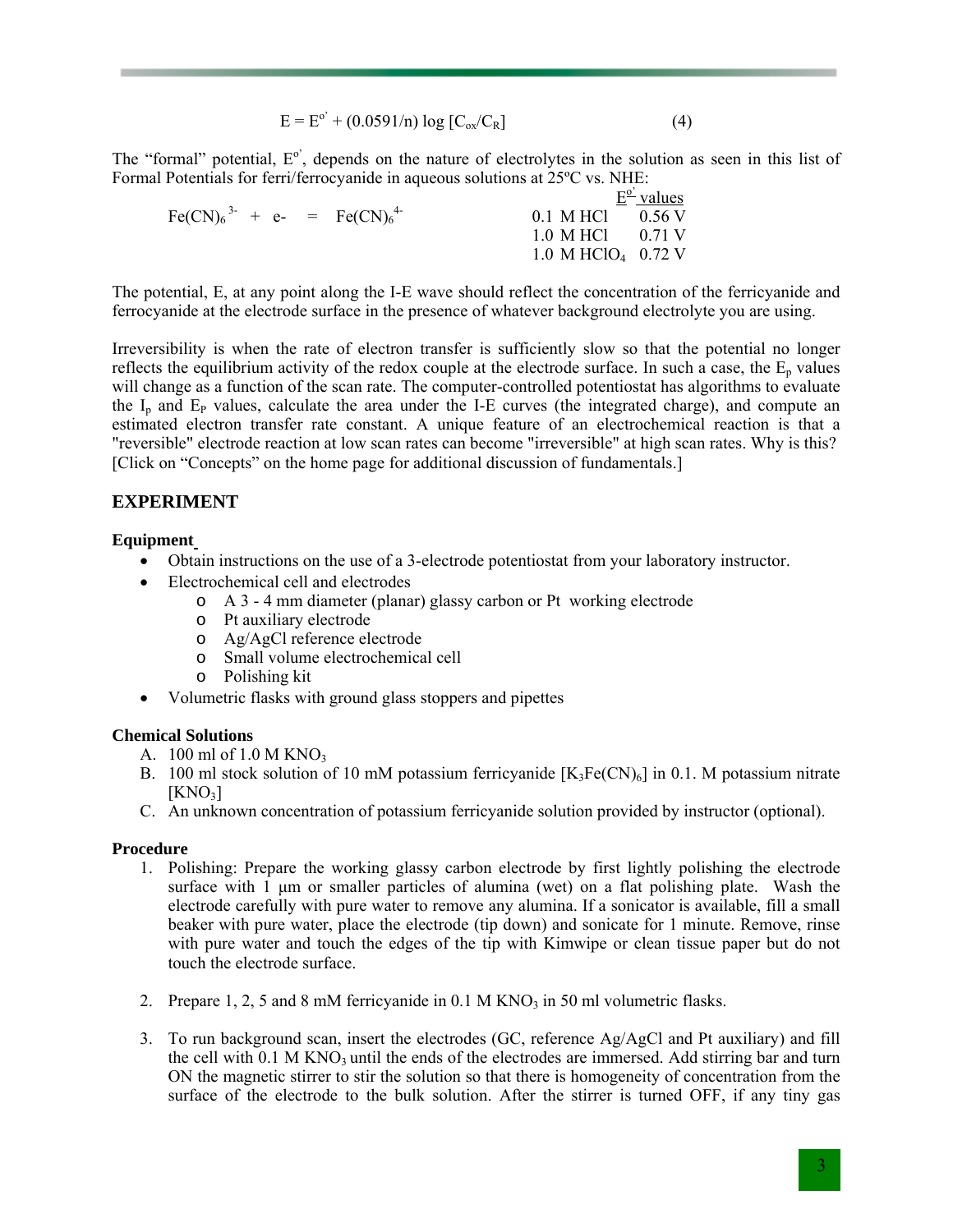bubbles should be adhering to the bottom of the electrodes, lightly tap the electrode to dislodge them. If a stirrer is not used, wait  $\sim$  2 minutes before each scan to allow equilibration of the bulk concentration with that at the electrode surface.

- 4. Run a CV scan from an initial potential  $(E_i)$  of  $+ 600$  mV to 0.0 mV and then back to  $+ 600$  mV at a scan rate of 100 mV/s. Repeat the scan after stirring the solution for 10-15 seconds and allowing the solution to quiet. The two voltammograms should match each other within 2-3 %. If not, re-polish the GC electrode and rerun.
- 5. Run duplicate CVs on each ferricyanide solution (1, 2, 8 and 10 mM) at the scan rate of 100  $mV/s$ .
- 6. Run duplicate CVs on the 2 mM ferricyanide solution at scan rates of 20, 50, 200 and 500 mV/s.
- 7. Label and save each CV with the "save function" if using a computerized potentiostat or print out a hardcopy of what you want to save.

## **REPORT (Data Analysis and Discussion):**

Consult with your laboratory instructor about the content and format of your report for this experiment. The following are suggestions and considerations regarding the content.

Note: With computerized potentiostats you may be able to use Math function to determine  $E_p$  and  $I_p$ values. Similarly, the  $I_p$  values can often be corrected for the background charging current.

- 1. Write a short summary of what you did in this experiment, noting any deviations or substitutions in the procedure. Show example cyclic voltammograms.
- 2. Plot  $I<sub>p</sub>$  vs. concentration of ferricyanide. It should be linear (background corrected?). Determine the concentration of the unknown sample of ferricyanide from this calibration plot.
- 3. Determine the  $E^{\circ}$  value from the voltammograms. If the values vary with the scan rate, plot them versus the scan rate and extrapolate to obtain the  $E<sup>o</sup>$  at zero scan rate. Compare this value with the tabulated formal potential of ferri/ferrocyanide in 0.1 M HCl.
- 4. Tabulate the difference between  $E_{pc}$  and  $E_{pa}$  values are they close to the theoretical value for a reversible electrode reaction? If not, can you account for the deviation?
- 5. Plot  $I_{pa}$  and  $I_{pc}$  vs.  $v^{1/2}$ , and from the slope, determine the value of the diffusion coefficient (must measure the electrode area). How does your value compare to the literature one of  $0.62 \times 10^{-5}$ cm<sup>2</sup>/s? Should there be a difference in the diffusion coefficient between ferricyanide and ferrocyanide? If so, why?
- 6. The  $I_{pc}/I_{pa} = 1$  for a diffusion controlled reversible electrode reaction. [Note: the baseline needs to be extrapolated by drawing the best straight line so that the  $I_{pc}$  and  $I_{pa}$  can be corrected for the background solution] Do you get unity for this ratio from your CV experiments?
- 7. There is a current decrease at  $\sim 100$  mV past I<sub>pc</sub> or I<sub>pa</sub> due to the concentration of the species being electrolyzed going to zero at the electrode surface. This condition is similar to that found in chronoamperometry where the rate is diffusion controlled. Under such a condition, the current decreases as a function of  $1/[t]^{1/2}$ . Do a plot of I vs.  $t^{1/2}$ , starting at ~ 60 mV past  $E_p$  and see if you get a linear plot. Does the same condition apply also to the anodic wave?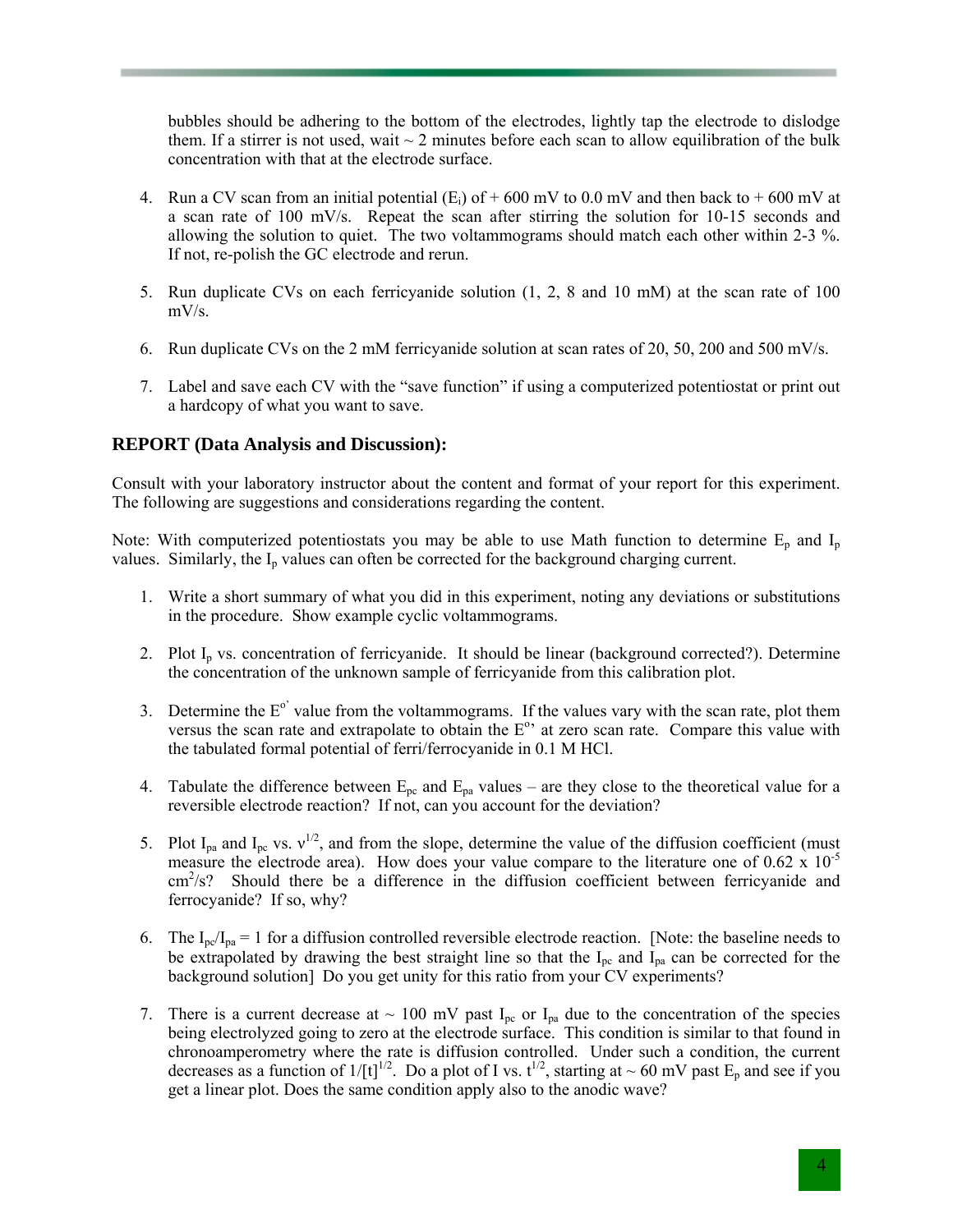8. Calculate  $\delta$  at I<sub>p</sub> of a CV at a scan rate of 100 mV/s, assuming t = 0 occurs at the start of the rising portion of the CV wave. This value of  $\delta$  is only a rough approximation but will give you a "feel" for dimensions of the diffusion layer thickness.

## **REFERENCES**

- 1. W. Kemula, Z. Kublik, Nature, 182 (1958) 793.
- 2. R. N. Adams, *Electrochemistry at Solid Electrodes*, 1968, Published by Marcel Dekker, Inc.
- 3. R. S. Nicholson, I. Shain, *Theory of Stationary Electrode Polarography. Single Scan and Cyclic Methods Applied to Reversible, Irreversible, and Kinetic Systems,* Anal. Chem., 36 (1964) 706.
- 4. S. W. Feldberg, *A General Method for Simulation*, Vol. 3 in Electroanalytical Chemistry Series, Marcel Dekker, N.Y., 1969.
- 5. D. K. Gosser, Jr., *Cyclic Voltammetry: Simulation and Analysis of Reaction Mechanisms*, VCH Publishers, 1993.
- 6. J. Bard, L. R. Faulkner, *Electrochemical Methods: Fundamentals and Applications*, 2nd Ed., John Wiley and Sons, Inc., 2001,
- 7. D. T. Sawyer, Wm. R. Heineman and J. M. Beebe, *Chemistry Experiments for Instrumental Methods,* J. Wiley & Sons, 1984, Chapter 4.
- 8. H. A. Strobel & Wm. R. Heineman, *Chemical Instrumentation: A Systematic Approach*, 3rd Ed., John Wiley & Sons, 1989, Chapter 26.

## **OPTIONAL EXPERIMENTS:**

- 1. Run CV of ferricyanide with a Pt working electrode in place of glassy carbon. Oxygen is reduced more readily at Pt than GC so the scan should not go below 0.0 V. Which electrode gave results closest to what is expected for a reversible electrode reaction? How close to the theoretical value of Ip did you get for the reduction of ferricyanide?
- 2. Run CVs of ferrocene carboxylic acid (FCA, concentration at 3–5 mM) in pH 7 buffer containing  $0.1M$  KNO<sub>3</sub>. FCA is water soluble as the carboxylate ion. It undergoes a nearly ideal oneelectron transfer reaction without any complications. The  $E_p$  separation between the  $E_{pa}$  and  $E_{pc}$ should be close to the theoretical value. Do scan rate studies and tabulate  $E_{pa}$ ,  $E_{pc}$ ,  $(E_{pa} + E_{pc})/2$ , and the  $I_{pa}$  and  $I_{pc}$  (corrected for baseline) in your report. Comment on FCA's electron transfer reversibility compared to ferri/ferrocyanide.

The F.W. of FCA is 230.04. It can be purchased in small quantities from Sigma Aldrich chemicals. Please read the manufacturers label about care in handling.

An example CV for the oxidation of FCA at a GC electrode is shown in Figure 2.